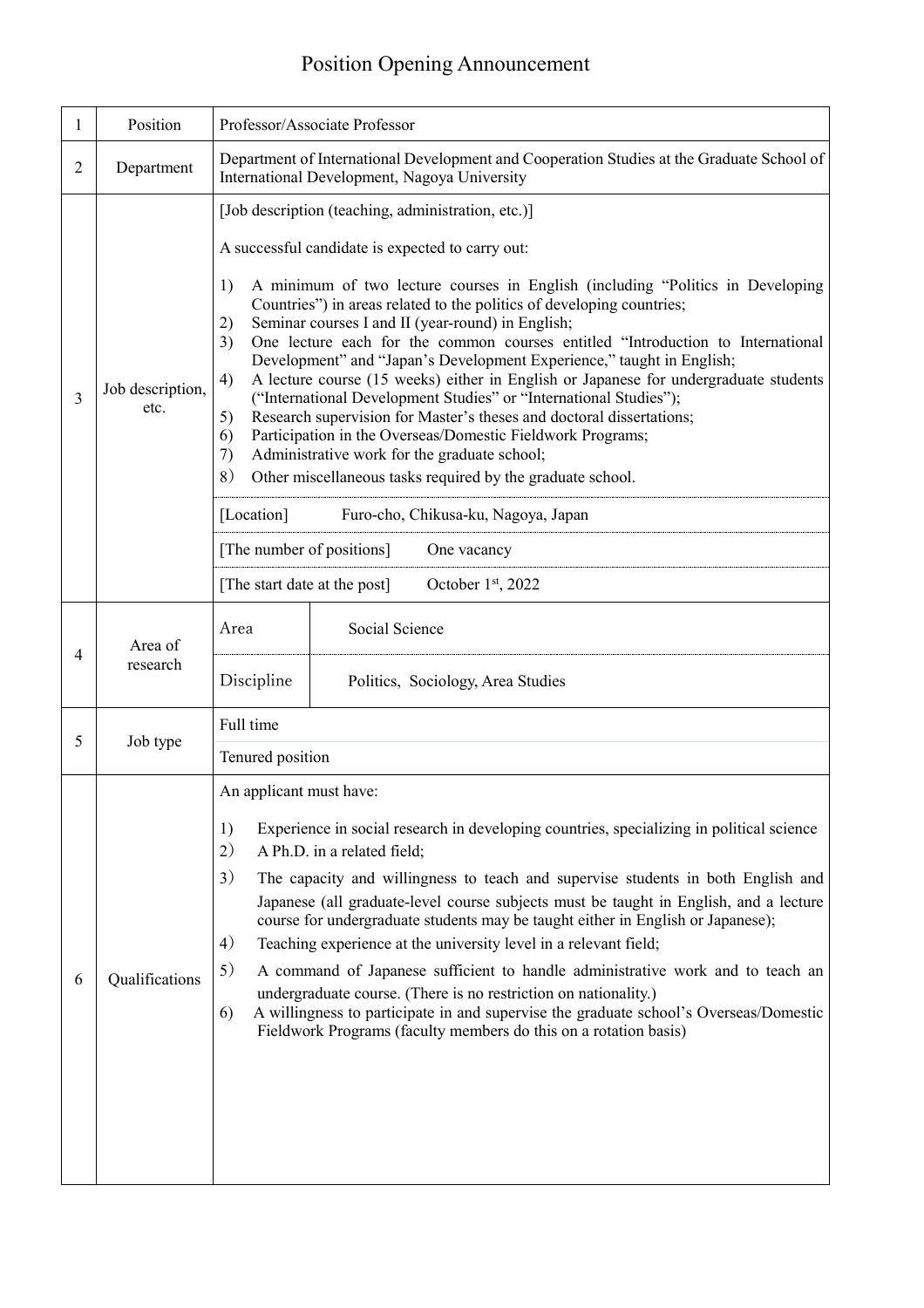|   |                                                          | [Salary, working hours, holiday, insurance, etc.]                                                                                                                                                                                                                                                                                                                                                                                                                                                                                                                                                                                                                                                                                                                                                                                                                                                                                                                                                                                                                                                                                                                                                                                                                                                                            |
|---|----------------------------------------------------------|------------------------------------------------------------------------------------------------------------------------------------------------------------------------------------------------------------------------------------------------------------------------------------------------------------------------------------------------------------------------------------------------------------------------------------------------------------------------------------------------------------------------------------------------------------------------------------------------------------------------------------------------------------------------------------------------------------------------------------------------------------------------------------------------------------------------------------------------------------------------------------------------------------------------------------------------------------------------------------------------------------------------------------------------------------------------------------------------------------------------------------------------------------------------------------------------------------------------------------------------------------------------------------------------------------------------------|
|   |                                                          | 1) Labor regulations and benefits will be determined as per the rules of Tokai National Higher<br>Education and Research System.<br>https://education.joureikun.jp/thers ac/act/print/print110010928.htm (In Japanese)                                                                                                                                                                                                                                                                                                                                                                                                                                                                                                                                                                                                                                                                                                                                                                                                                                                                                                                                                                                                                                                                                                       |
|   |                                                          | 2) Salary and benefits will be determined as per the rules of Tokai National Higher Education<br>and Research System                                                                                                                                                                                                                                                                                                                                                                                                                                                                                                                                                                                                                                                                                                                                                                                                                                                                                                                                                                                                                                                                                                                                                                                                         |
|   |                                                          | https://education.joureikun.jp/thers_ac/act/print/print110001585.htm (in Japanese)<br>Base annual salary is determined based on professional experience, job responsibilities and<br>other relevant factors.                                                                                                                                                                                                                                                                                                                                                                                                                                                                                                                                                                                                                                                                                                                                                                                                                                                                                                                                                                                                                                                                                                                 |
| 7 | Compensation                                             | 3) Working hours: The discretionary work system for professional work applies: The working<br>hours are basically the same as those which apply to general employees for 7hour and<br>45minutes per day, with an 8:30 AM work start time and a 5:15 PM work finish time.<br>However, the method of performing the work and the distribution of hours shall be left up to<br>the discretion of the employee, and the employer shall not give specific directions.                                                                                                                                                                                                                                                                                                                                                                                                                                                                                                                                                                                                                                                                                                                                                                                                                                                             |
|   |                                                          | 4) Leaves: Paid annual leave, sick leave, and special leave and the official summer holiday<br>for 2days in the middle of August.                                                                                                                                                                                                                                                                                                                                                                                                                                                                                                                                                                                                                                                                                                                                                                                                                                                                                                                                                                                                                                                                                                                                                                                            |
|   |                                                          | 5) Holidays: Saturdays, Sundays, Japanese National Holidays, and year-end holidays<br>(from December 29 to January 3 every year)<br>We may require work on holidays due to make-up classes, entrance exams, etc.                                                                                                                                                                                                                                                                                                                                                                                                                                                                                                                                                                                                                                                                                                                                                                                                                                                                                                                                                                                                                                                                                                             |
|   |                                                          | 6) <b><i>OEnrollment</i></b> in health insurance and public pension:<br>Enrolled in National Public Officers Mutual Aid Association<br>2 Application of workers' compensation insurance: Yes<br><b>3</b> Application of employment insurance: Yes                                                                                                                                                                                                                                                                                                                                                                                                                                                                                                                                                                                                                                                                                                                                                                                                                                                                                                                                                                                                                                                                            |
|   |                                                          |                                                                                                                                                                                                                                                                                                                                                                                                                                                                                                                                                                                                                                                                                                                                                                                                                                                                                                                                                                                                                                                                                                                                                                                                                                                                                                                              |
| 8 | Application<br>period                                    | The application must reach us no later than on 31 March, 2022                                                                                                                                                                                                                                                                                                                                                                                                                                                                                                                                                                                                                                                                                                                                                                                                                                                                                                                                                                                                                                                                                                                                                                                                                                                                |
|   |                                                          | [Submission of an application]                                                                                                                                                                                                                                                                                                                                                                                                                                                                                                                                                                                                                                                                                                                                                                                                                                                                                                                                                                                                                                                                                                                                                                                                                                                                                               |
|   |                                                          | The application materials listed below $- (1)$ to $(5)$ - should be bound into one PDF file and<br>sent to the selection committee at $(\underline{higashimura}(Qgsid.nagoya-u.ac.jp})$ as an attachment. The<br>title of the e-mail should read "Application for the Professor/Associate Professor of<br>Comparative Politics for the Inclusive Society and State Program."                                                                                                                                                                                                                                                                                                                                                                                                                                                                                                                                                                                                                                                                                                                                                                                                                                                                                                                                                 |
|   |                                                          | Application documents should include:                                                                                                                                                                                                                                                                                                                                                                                                                                                                                                                                                                                                                                                                                                                                                                                                                                                                                                                                                                                                                                                                                                                                                                                                                                                                                        |
| 9 | Application,<br>selection, and<br>result<br>notification | (1) A curriculum vitae (There is no fixed format. It should provide the applicant's e-mail<br>address as well as telephone number. The applicant is not required to specify one's gender<br>nor affix one's photograph if one does not wish to do so.);<br>(2) A list of publications. (If an applicant has won any competitive research grants in the past,<br>please mention them here with information on their amount and source);<br>(3) Copies of three publications (books or journal articles), in English or Japanese;<br>(4) A short essay describing how an applicant wishes to conduct teaching and research<br>activities at the Graduate School of International Development (approximately 1200)<br>words in English or 3000 characters in Japanese);<br>(5) A course syllabus for the fictional course entitled "Politics in Developing Countries," in<br>both English and Japanese, each in one or two A4 pages. (The syllabus should describe the<br>course objective(s) and structure as well as topics for fifteen classes. It should also mention<br>textbooks and other reference materials if any);<br>(6) Two letters of recommendation (should be sent directly to the selection committee<br>$(\text{higashimura}(\text{Qgsid}.\text{nagoya-u.ac.jp})$ by email, with the recommenders' signature) |